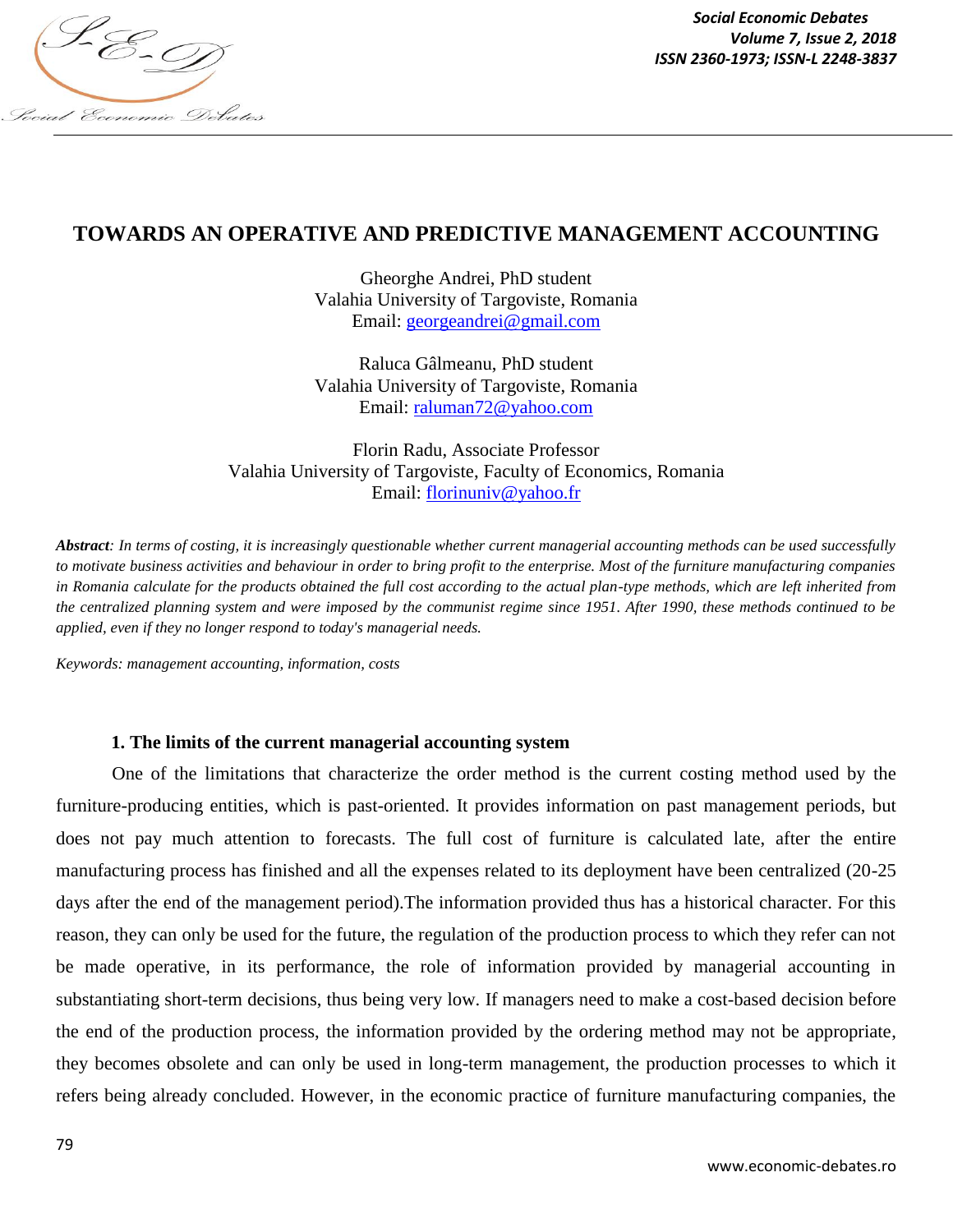

most numerous are short-term decisions, and the efficiency of the business depends on the manner in which they are based.

Actual costs can not be compared both because of changes in the factors that have influenced them and because information from past periods may themselves contain some elements of economic inefficiency. For this reason, using the order method makes it difficult to measure economic efficiency.

The ordering method does not offer the possibility of knowing operational deviations from normal business conditions, in detail, by types, causes, places of production, etc. As a result, the information provided does not allow timely disclosure of costs that are uneconomic, difficulties in the conduct of production, and the issues related to optimizing and minimizing costs are not taken into account. Any furniture manufacturer should calculate the cost of production obtained using predictive methods, which can timely indicate the causes that lead to cost overruns, enabling corrective action to be taken.

From the analysis of the current costing method used in furniture manufacturing companies, we found that by comparing the actual cost with the predetermined cost, only savings or total expenditure overruns can be determined and for identifying the causes that generated them it is necessary a series of calculations and further investigations.

Another limit of the current system of managerial accounting applied to economic entities that manufactures furniture products is also the fact that it does not take into account the variation of expenses when changing the volume of activity. Focused primarily on the calculation of full unit cost, the current managerial accounting system focuses on structuring expenditures into two categories: direct and indirect costs. But this classification does not allow their analysis to be made in relation to the production volume. From an economic point of view, however, expenditures have to be analyzed in correlation with the change in the volume of production, which requires, in their calculation, the need to classify expenditures into two categories: variable and fixed. The lack of classification of production and sales costs into variables and fixed ones is the basis for incorrect decision making based on full cost.

The information provided by the order-based method loses its relevance because of the growing share of indirect costs in the total expenditure of the economic entity and the high cost of collecting and processing information. Also, the time it takes to collect and process all the full cost information determines obsolete information that loses out of the quality claimed by the users of the information.

From the analysis carried out at several furniture manufacturers, we found that most of them do not record or track the cost of sub-activity, even if some sectors do not work to their full potential. In this situation,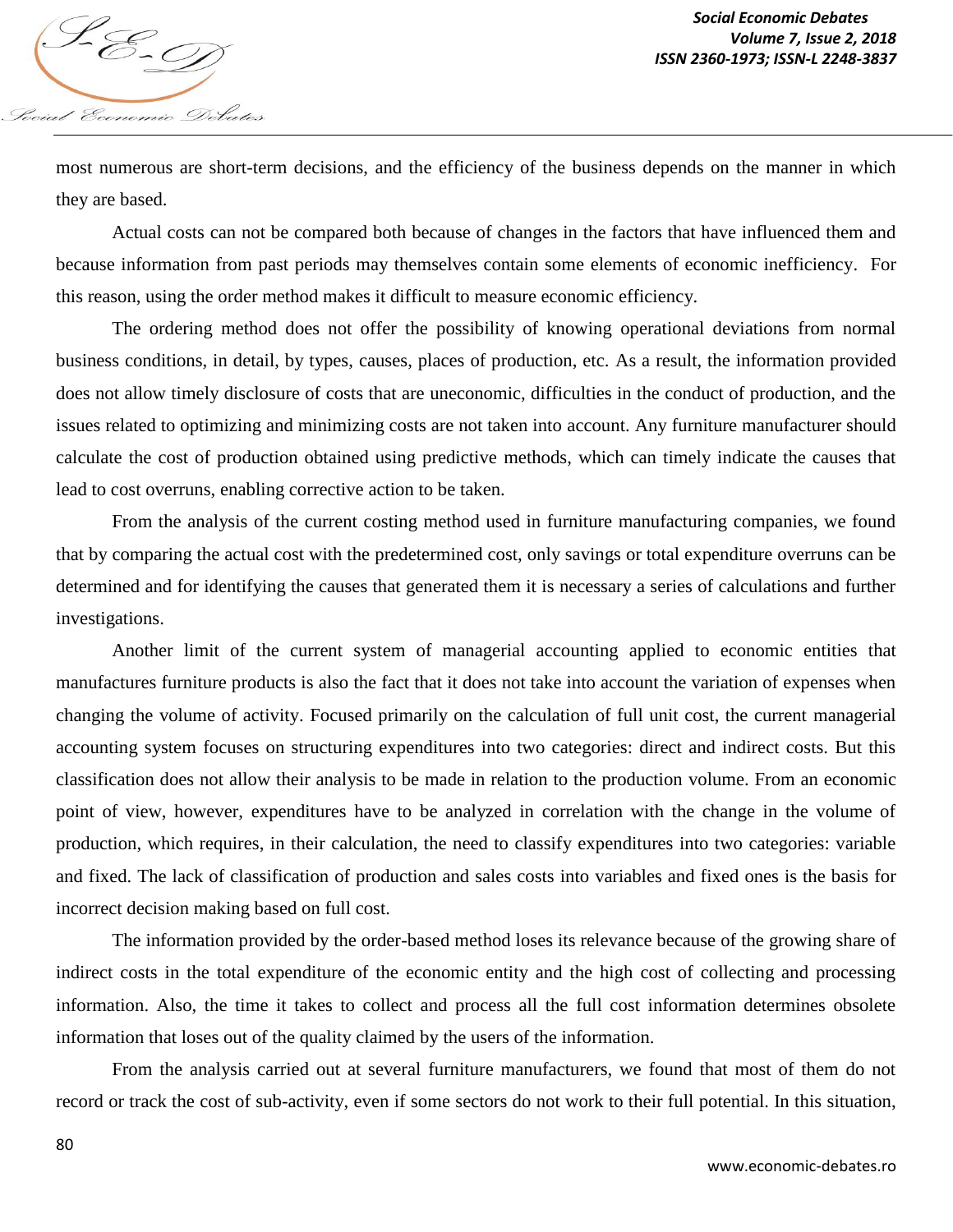

the costs of stored furniture are influenced (increased) by these costs associated with sub-activity expenditure. Also, the cost of production is increased in an unjustifiable way with non-productive expenditures. Noninclusion of the costs of production in these expenditures would make it easier to analyse the causes that they generated and the measures taken to remove them.

A. Grigore and M. Radu believe that it is difficult to carry out expenditure control by dividing the expenditure into direct and indirect. This can be done efficiently if delimiting their elements into variables and fixed ones. The assessment of the cost-effectiveness of furniture pieces based on the price-to-total cost relationship is not relevant in the scheduling of production because the full cost does not evolve in proportion to the volume of production obtained but only a part thereof. In order to correctly set the production schedule, it is necessary to separate the costs into fixed and variable ones.

The current calculation method requires both ante calculating and post calculating. The early release of documents on the consumption of raw materials, direct materials, semi-finished products, direct labour etc., but also the opening of records and analytical statements in order to track production costs in the post calculation, requires a large amount of work to ensure a rationally organized information flow.

The lack of unity between the calculation object used in the ante calculation and the calculating object used in the post calculation is another limit of the ordering method. In ante calculation, the cost is determined at the product level, while in the post calculation it is calculated at the command level. Only after the order is completed we can calculate the unit cost per unit of product. This results in the impossibility of tracking the degree of compliance in the foreseeable costs.

All these limits of the managerial accounting system practiced in the vast majority of furniture companies in Romania can be eliminated with the increase of the interest of the shareholders and other persons involved for the information provided by the managerial accounting. The deficiencies that exist in the managerial accounting should lead to the realization and the development of the new technology or the improvement of the existent techniques.

## **2. The need to improve managerial accounting**

The development of the economic efficiency and the requirements of the management of the economic entities determine the necessity to improve the managerial accounting methods, in order to increase their role in substantiating the current and prospective decisions regarding the obtained production, the rational use of the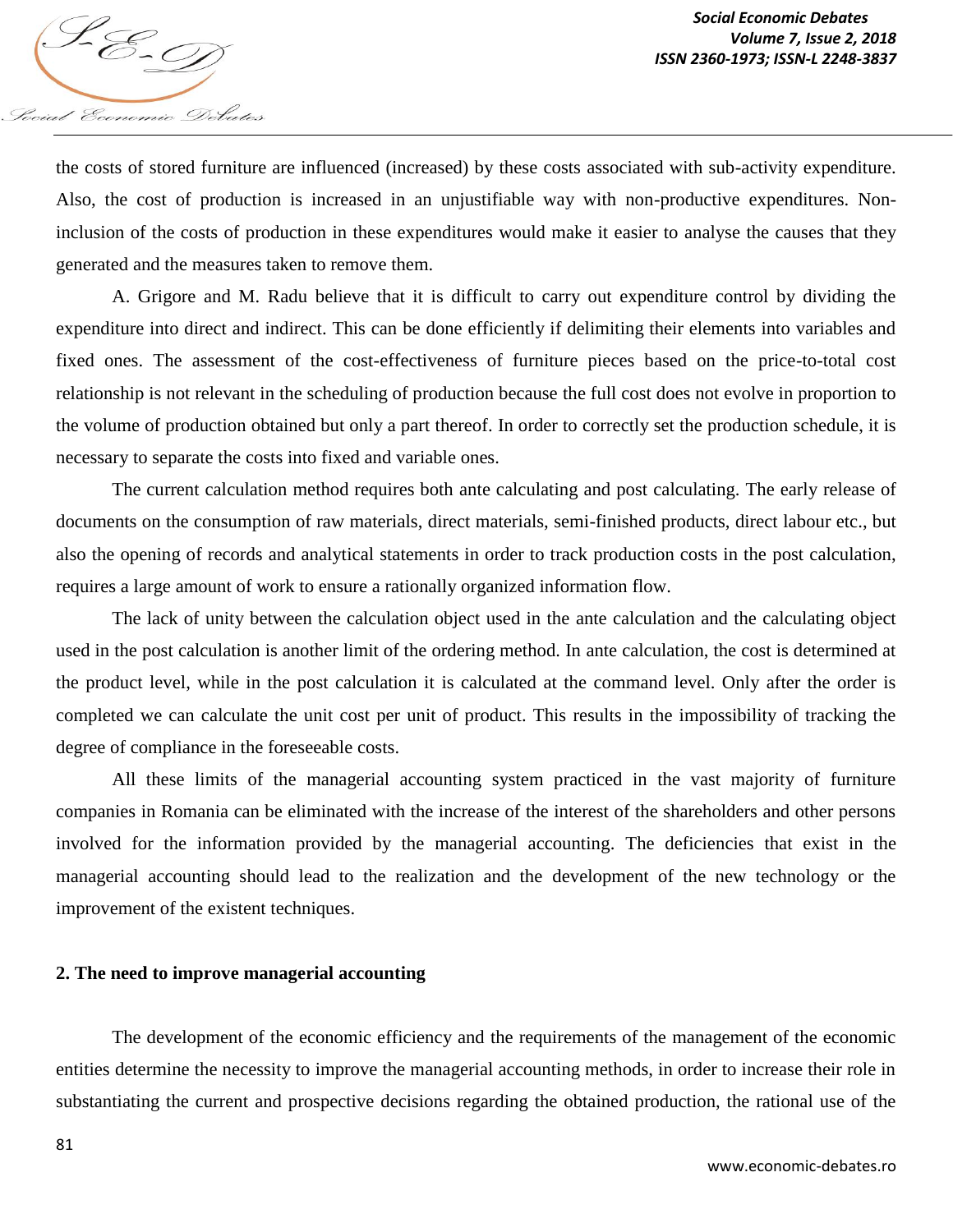

means of production, the improvement of the technological processes etc. By improving managerial accounting in furniture manufacturing enterprises, it is necessary to increase the importance of the information provided to managers, to improve the cost-related informational content, from the point of view of identifying some elements of efficiency that are necessary for the scientific management of the economic activity, to improve the way in which the costs are distributed indiscriminately through the use of appropriate criteria etc.

The operability of the information is the possibility of receiving it in a timely manner by the information users, in order to be able to act on the way to solve the possible problems. The information that is not used in time loses its value, becomes obsolete, and in this way the labour consumption related to its obtaining is lost.

M. Radu believes that the process of improving managerial accounting methods should be based on these real needs. The main goal is to make the techniques and methods applied more operative and more effective in providing the information that is needed for leadership to substantiate decisions. This is not possible without the use of an efficient information system. The use of databases provides information that is characterized by timeliness, opportunity, high information value and the use of information according to the managerial level for which they are drafted, in relevant and accessible forms of presentation.

### **Conclusions**

The operability of information is important in the field of costs in the enterprises having the object of manufacturing furniture. When costs are known only after the piece of furniture has been manufactured, the information in question is incomplete and serves only to make possible long-term forecasts. Operability implies that any expense generating losses is detected before it is produced. In this way, it is possible to uniform the information and the control over any type of expense of production. Costing will thus have a predictive nature. Cost forecasts are also required to solve problems related to the introduction of new technological processes, the acquisition of new pieces of furniture etc. The operability of the information provided becomes indispensable for increasing the efficiency of the production process.

### **References**

Călin, O., Cârstea, Gh. (2002), Management accounting and costing, Genicod Publishing House, Bucharest, p. 284.

82 Ebbeken, K., Possler, L. Ristea, M. (2000), *Cost calculation and management*, Teora Publishing House,